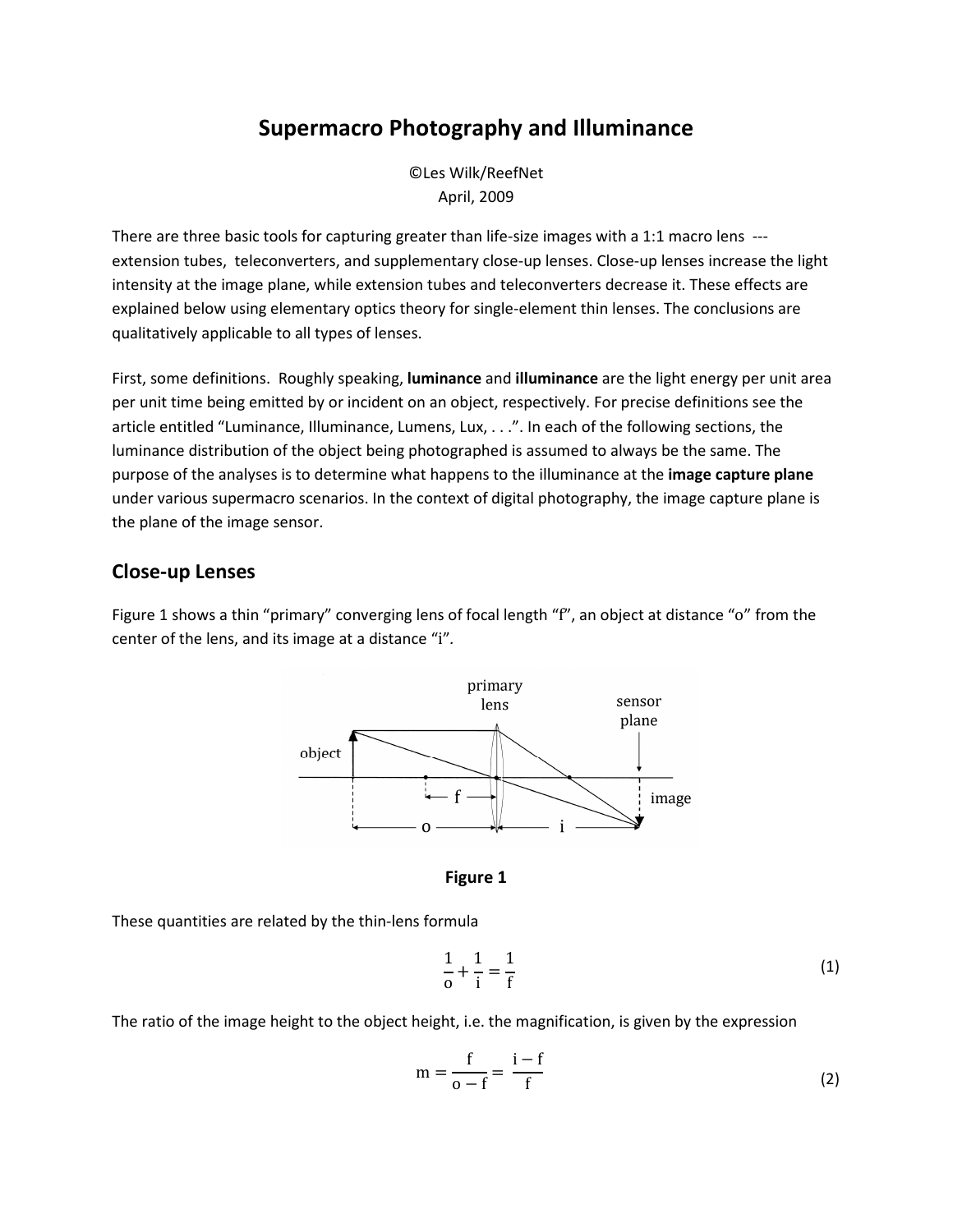Assume now that the distance "i" is equal to the maximum allowable separation between the lens and the image sensor. Then "o" is the minimum working distance of the primary lens, i.e. the "closest focusing distance", and "m" is the maximum achievable magnification of the primary lens. A magnification ratio of 1 corresponds to the case where  $o = i = 2f$ .

Figure 2 shows the same primary lens coupled with a thin close-up lens of focal length  $f<sub>d</sub>$  positioned a distance "x" in front of the primary lens. The maximum working distance for this lens combination is  $f_d$ , while the minimum working distance,  $o_d$ , is the one that produces a virtual image at the distance "o" from the primary lens, as shown. The virtual image is therefore at the minimum working distance of the primary lens.



Figure 2

For this configuration, the thin-lens formula yields

$$
\frac{1}{o_d} - \frac{1}{o - x} = \frac{1}{f_d}
$$
 (3)

By analogy with Equation 2, the height of the close-up lens' virtual image relative to the height of the object is

$$
M = \frac{f_d}{f_d - o_d} = \frac{f_d + o - x}{f_d}
$$
 (4)

This virtual image, which is taller than the object by the factor M, is now the object for the primary lens. For this lens combination, the net magnification of the image at the sensor,  $m_d$ , will be greater than the magnification of the primary lens alone by the factor M, i.e.

$$
\frac{m_d}{m} = M \tag{5}
$$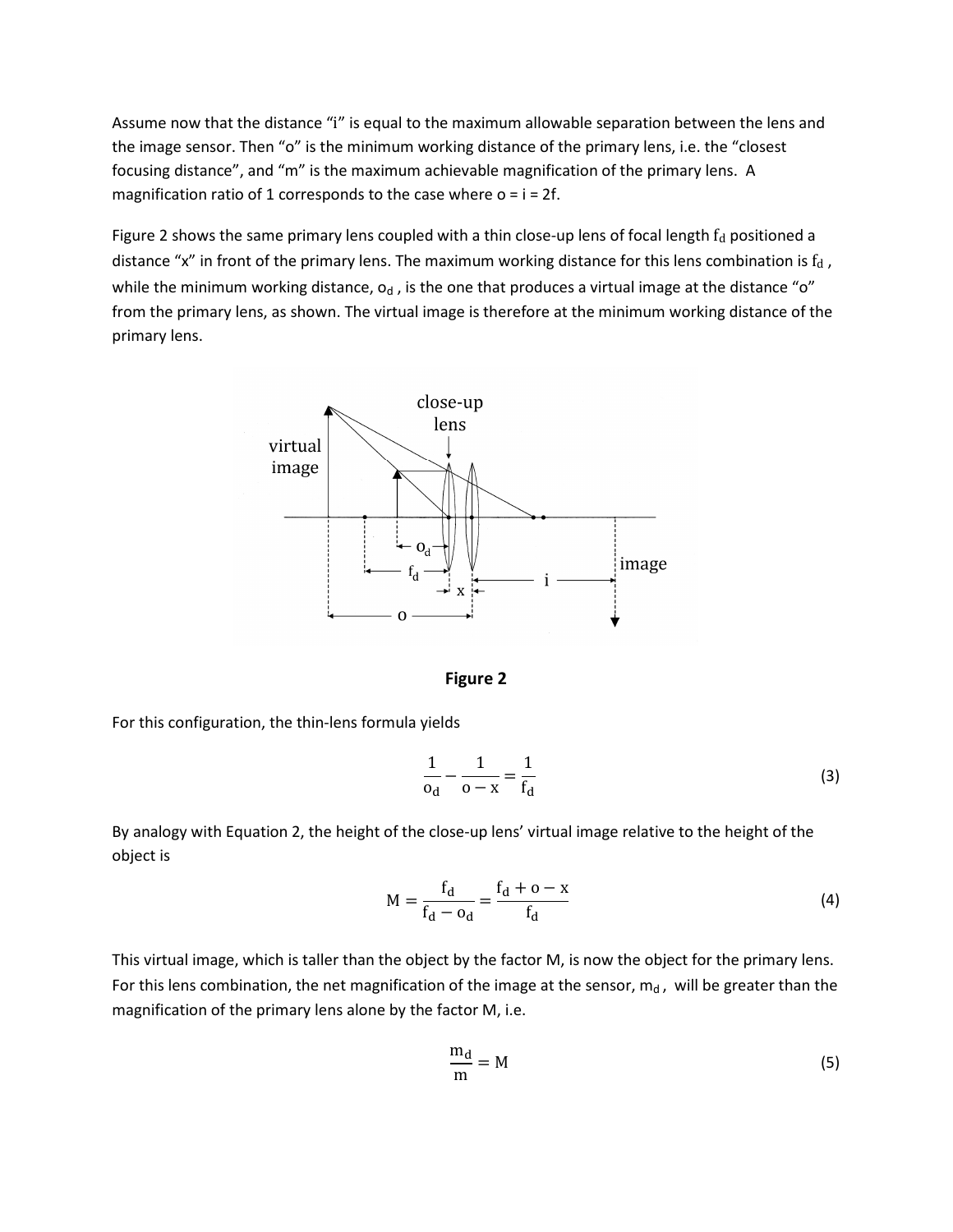Note that an increase in magnification by this ratio implies that both the height and width of the image at the sensor increase by this factor, so that the area increases by the square of this factor. An image that now completely covers the sensor area used to occupy only a fraction of it, the fraction being  $(m/m_d)^2$ .

From Equation 3 the ratio of the minimum working distances is

$$
\frac{o_d}{o} = \frac{f_d}{f_d + o - x} \left(\frac{o - x}{o}\right)
$$
 (6)

Equations 5 and 6 give the changes, respectively, in the magnification ratio at the sensor and the minimum working distance. Each of these changes will affect the illuminance at the sensor. By the inverse square law for radiation, the reduced working distance increases the illuminance by the factor  $({\rm o}/{\rm o_d})^2$ . On the other hand, the increased magnification at the sensor distributes the captured light over a larger area and therefore decreases the illuminance by the factor  $(\text{m/m}_\text{d})^2$ . These two competing effects combine to produce the following ratio of the illuminances with the close-up lens  $(I_d)$  and without the close-up lens  $(I)$  :

$$
\frac{I_d}{I} = \left(\frac{o}{o_d}\right)^2 \left(\frac{m}{m_d}\right)^2 = \left(\frac{o}{o - x}\right)^2\tag{7}
$$

This ratio is therefore always greater than one, becoming identically equal to one when x=0. In other words, the use of a close-up lens to increase magnification at closest focus will actually increase the light intensity at the sensor. For values of x that are small in comparison with o, there is almost no change in illuminance.

## Extension Tubes

Figure 3 shows the same lens as in Figure 1, but mounted on an extension tube of length D. The distance between the lens and the image plane is now "i+D" and the minimum working distance is now  $O_T$ .

For this configuration, the thin-lens formula yields

$$
\frac{1}{\mathbf{0}_T} + \frac{1}{\mathbf{D} + i} = \frac{1}{f}
$$
 (8)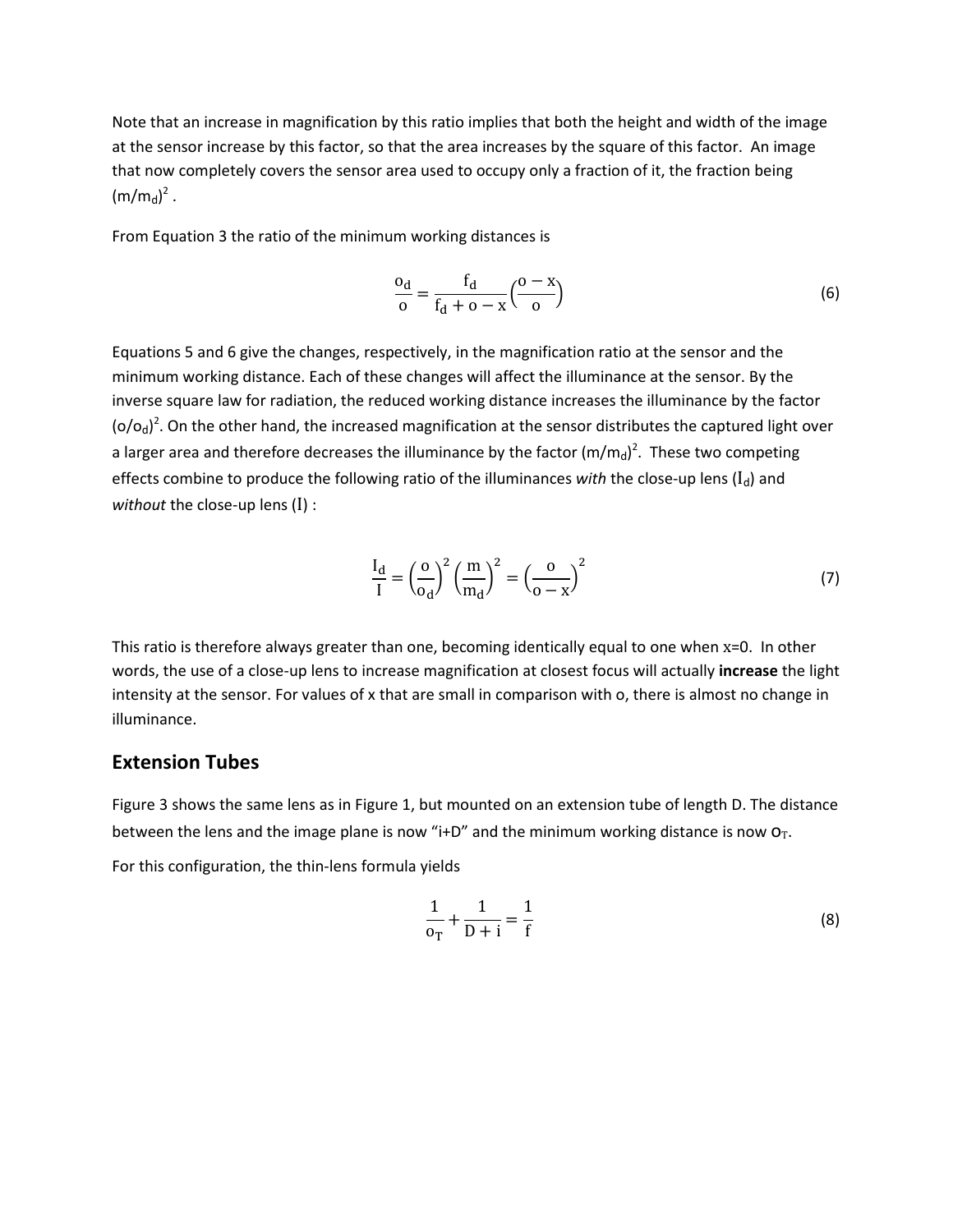

Figure 3

By analogy with Equation 2, the new magnification ratio is

$$
m_{T} = \frac{f}{o_{T-f}} = \frac{D + i - f}{f}
$$
 (9)

Combining Equations 2 and 9, we get

$$
\frac{m_T}{m} = \frac{D + i - f}{i - f} \tag{10}
$$

Suppose that without the extension tube the magnification ratio is 1. From Equation 2, m= 1 corresponds to i= 2f. According to Equation 10, the addition of an extension tube with D=f will then yield  $m_T$ =2. The tube will **double** the magnification ratio.

Equations 1 and 8 produce

$$
\frac{0_{\rm T}}{0} = \frac{i - f}{i - f\left(\frac{i}{D + i}\right)}\tag{11}
$$

Since this ratio is always less than one, the minimum working distance with the tube is always smaller than without the tube. Substituting i=2f and D=f shows that a doubling of the magnification ratio is achieved by reducing the lens-to-object distance by a factor of  $\frac{3}{4}$ .

Equations 10 and 11 then yield

$$
\frac{\text{o}_{\text{T}}}{\text{o}} = \frac{\text{m}}{\text{m}_{\text{T}}} \left( 1 + \frac{\text{D}}{\text{i}} \right) \tag{12}
$$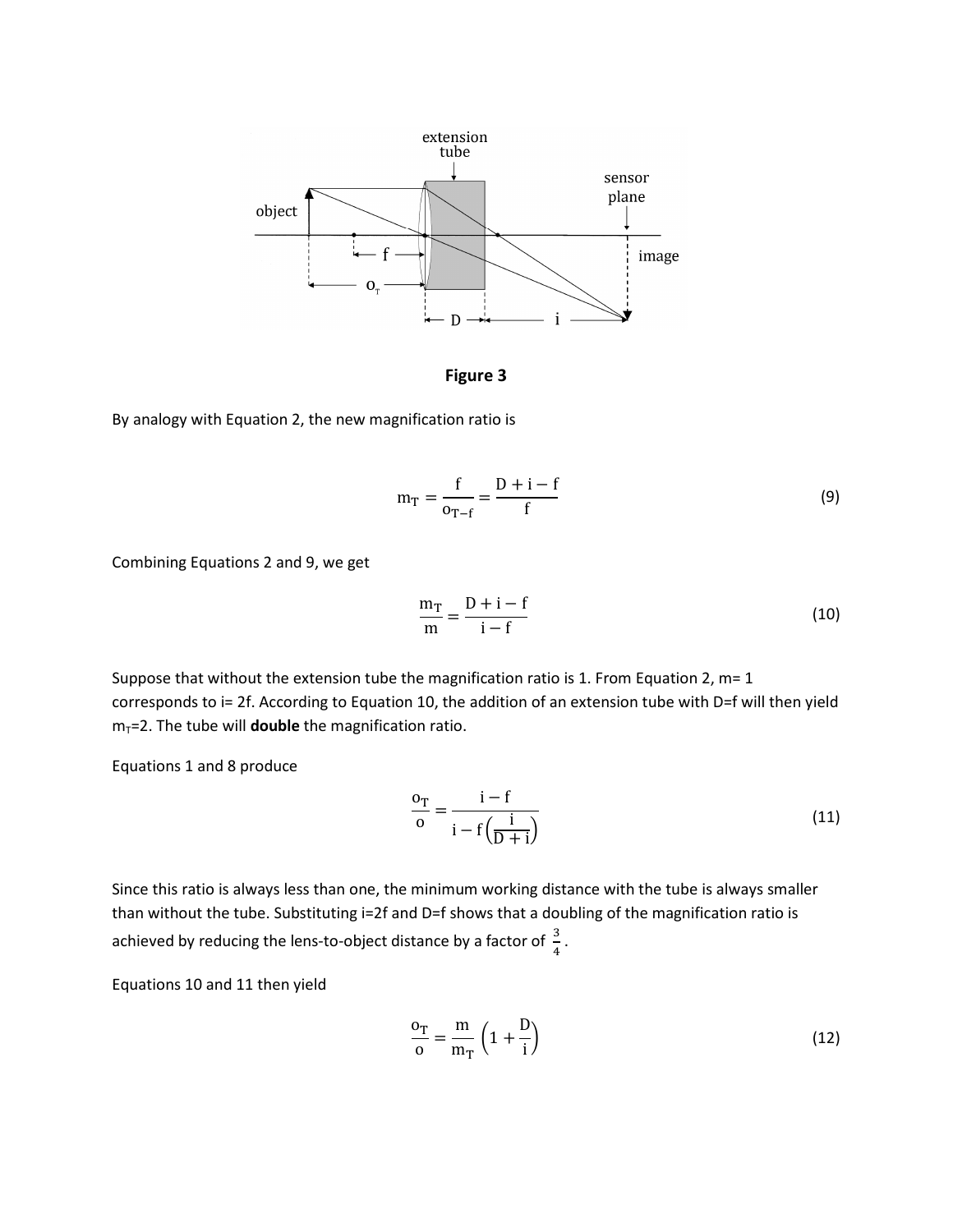As in Equation 7, the ratio of the illuminances with the extension tube  $(I<sub>T</sub>)$  and without the extension tube (I) is

$$
\frac{I_T}{I} = \left(\frac{\text{o}}{\text{o}_T}\right)^2 \left(\frac{\text{m}}{\text{m}_T}\right)^2 \tag{13}
$$

Substituting from Equation 12 into Equation 13, we finally get

$$
\frac{I_T}{I} = \left(\frac{1}{1 + \frac{D}{i}}\right)^2\tag{14}
$$

This ratio is always less than one if  $D \neq 0$ . In other words, the use of an extension tube to increase magnification will decrease the illuminance at the sensor. This is because the loss in illuminance due to the increased magnification outweighs the gain in illuminance due to the reduced working distance. For a 1:1 lens, the loss in exposure, in f-stops, is

f/stop loss 
$$
=
$$
  $\frac{1}{2} \left( 1 + \frac{D}{2f} \right)^2$  (15)

For example, for D=f, D=2f, and D=3f, the light losses are approximately 1, 2, and 3 f-stops, respectively.

#### **Teleconverters**

A teleconverter is a supplementary diverging lens that is inserted between a primary lens and the camera body in order to magnify the image at the sensor plane. In effect, it produces images that you would achieve with a primary lens having a longer focal length, with one major difference --- the addition of a teleconverter does not change the working distance relative to the primary lens.





Figure 4 shows the same lens as in Figure 1, set to closest focus and with a teleconverter behind it. The teleconverter does two things --- it extends the primary lens forward to provide more distance between